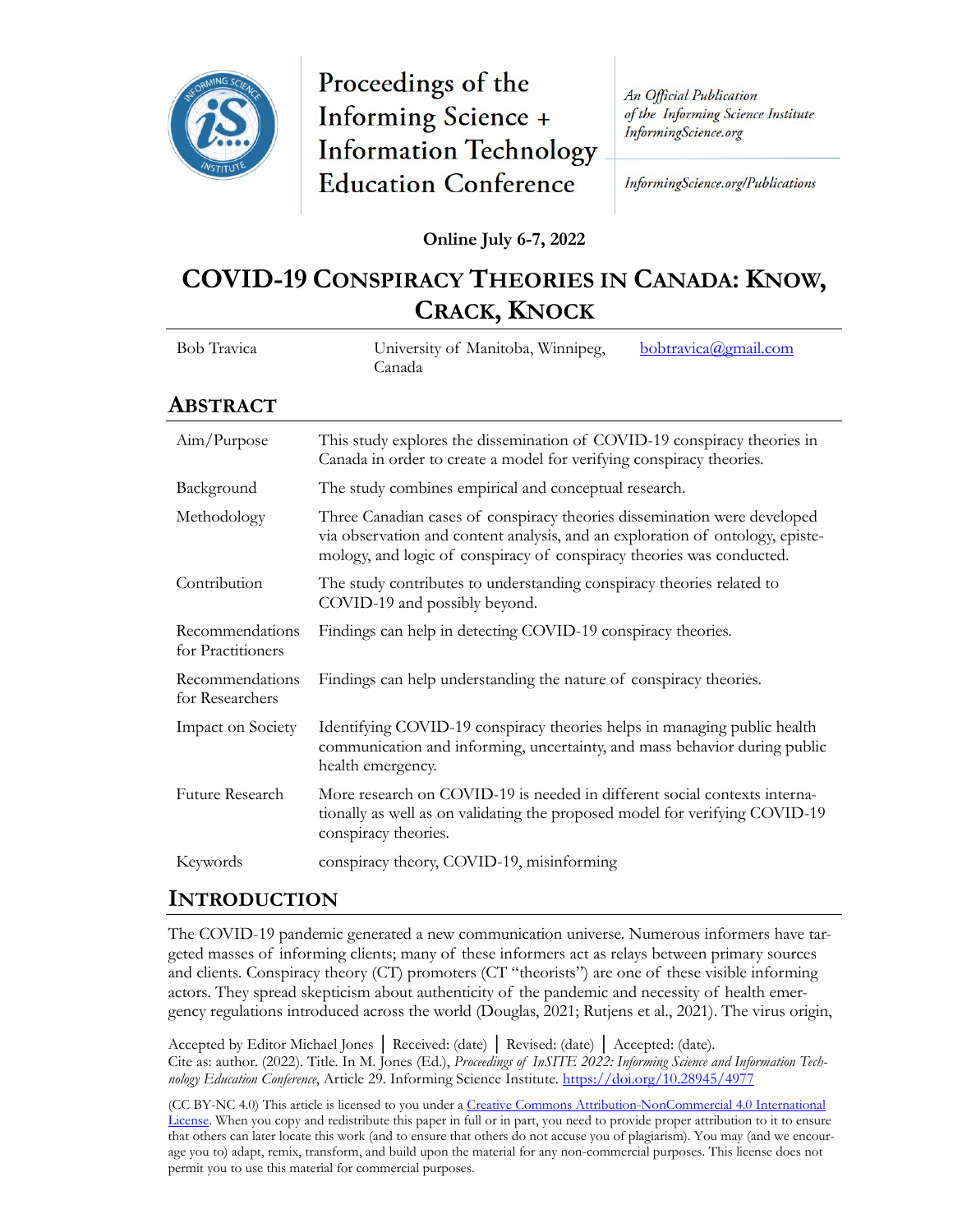disease nature, protective regulations (masking, social distancing), inoculation against COVID-19 – all these aspects of the pandemic are subject to conspiratorial thinking (Cassata, 2021; Mannan & Farhana, 2020).

Old mass media, new social media, Internet-based publishers, and politicians have been involved in the current CT pandemonium. Mass confusion erupted as some high profile public figures ascertained that COVID-19 is just another variant of common flu. Confusion was sowed even by the World Health Organization (WHO) that initially refrained from naming the virus with the label "SARS" (it was called "2019-nCoV" before renaming it into "SARS-CoV-2"); allegedly, WHO wanted to prevent a mass panic (WHO, 2020). Fear and equally affective rage against mistrusted authorities and media also filled public discourse internationally. Anti-maskers, antivaxxers, and other "freedom" movements targeting pandemic emergency regimes filled social media, and private and public spaces until the moment of this writing (Al Jazeera, 2022; The Associated Press, 2022; CBC News, 2022; Tasker, 2022; Wikipedia, n.d.b).

The phenomenon of CT is not new (Barkun, 2013) but is has got rejuvenated as energy of CT promoters has focused on COVID-19 as the subject since 2020. Academic researchers in some disciplines promptly turned to investigating CTs associated with COVID-19 (Burki, 2020; Douglas, 2021; van Bavel et al., 2020). This study explores the dissemination of COVID-19 CTs in Canada in order to create a model for CT detection. It is important to understand public informing aspects in the pandemic time, particularly against the backdrop of unsettling evidence. A survey found that 96% of Canadians were exposed to online COVID-19-related content they suspected as being incorrect. Only 20% of the respondents always checked the accuracy of such a content, while 50% shared it without checking its accuracy (Garneay & Zossou, 2021).

## **LITERATURE BACKGROUND**

CTs have long attracted masses and resided in public discourse everywhere (Barkun, 2013; Uscinski, 2018). CTs cover an astonishing topical scope, including health, everyday life, politics, science, public personas, groups, organizations, and science fiction subjects (Wikipedia, n.d.a). They usually thrive in the time of uncertainty (Romano, 2020).

Well-known philosopher Karl Popper (1945) discussed "conspiracy theory of society" in a way that has some similarities with today's concept. Today, CT refers to a belief that some covert but influential organizations or groups with malevolent intentions are responsible for a circumstance or event (Douglas et al., 2017; Oxford Advanced Learner's Dictionary, n.d.). A CT asserts that nothing is what it seems, and there is a master plan behind all major events in world history (Barkun, 2013; Hübl, 2020). In addition, a CT draws on "the unnecessary assumption of conspiracy when other explanations are more probable" (Brotherton et al., 2013). Consequently, truthfulness of CT is dubious and subject to verification, except for apparently nebulous CTs (Harambam & Aupers, 2021). These definitions delineate CT from conspiracy as a method of political organizing and struggle, which is a legitimate concept in political science.

The COVID-19 pandemic generated a whole new communication universe. The old and new media have been deeply involved. Government and medical authorities have been quite visible and taken a significant portion of mass media time. The role of some high-profile politicians in several countries has been noted in the literature (Germani & BillerAndorno, 2021; Romano, 2020; Tollefson, 2021). Some CT sources have been so active that they acquired the label "superspreaders" (Klepper et al., 2021). Medical and government authorities warn of an ongoing "infodemic" of vaccination hesitancy spreading online (Burki, 2020; Garneay & Zossou, 2021; Hotez, 2020). Some older, overarching CTs are refueled by a pandemic-instigated irritation, such as the CT on globalization as part of a global conspiratorial cabal (plot, conspiracy) (Harambam & Aupers, 2021).

COVID-19 conspiracies emerged immediately after early news about the new disease (van Bavel et al., 2020). These cover the entire pandemic subject from the new virus origin, through the nature of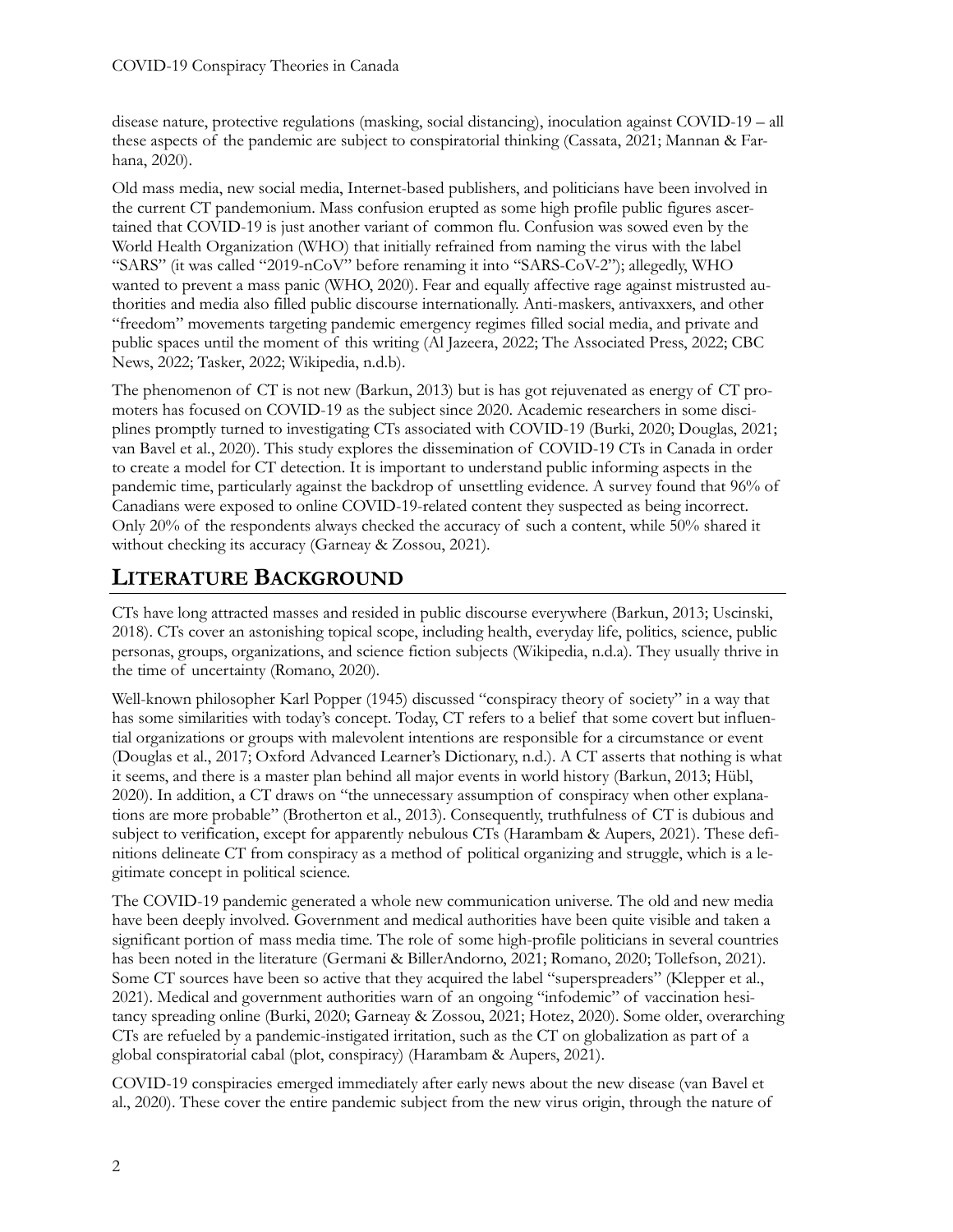the disease, to the pandemic containment interventions by medical and government authorities, and vaccines (Douglas, 2021). The authenticity of the pandemic is rejected and government-issued statistics are doubted (e.g., Chossudovsky, 2022). Visible personas in the context of the pandemic are also the target of CTs, such as lead epidemiologists and philanthropic investors in vaccine research (Cassatta, 2021). Within each of these segments, there are even more specific CTs. For instance, COVID-19 vaccines have triggered CTs claiming that vaccines do not work, do harm health ("make people magnetic," "kill fertility," "terminate life"), produce variants of the original virus, infuse chips to control people, use fetal tissues, modify DNA, and cause COVID-19 rather than heal it (Cassatta, 2021; Hamel et al., 2021).

CTs in general have been studied from the perspectives of antecedents, adoption propensity, and effects (Butter & Knight, 2020; Robertson, 2015; Rutjens et al., 2021). CT research is presently shifting toward COVID-19. Still, gaps in it are significant due to the novelty of the topic. This study focuses on the problem of detecting a CT. This problem is new and it has a research aspect as well as a practical one. How can a CT be identified? What aspects should be evaluated? What is the content and logic of a CT? What is at the core of a CT? What metric could be used to verify promptly a CT? These questions map the research problem of the study.

#### **METHODOLOGY**

The research problem of the study refers to creating a model for CT verification. To this end, the following questions are investigated:

- 1. What is the current evidence of COVID-19 conspiracy theories in Canada?
- 2. What is the design of a model for verifying a conspiracy theory?

The key concept is that of CT. The definitions discussed above point to key elements of a CT:

- nothing is as it seems and reality is hidden to perception
- in reality, there is a powerful conspirator
- the conspirator has malevolent motives
- the conspirator's plot causes significant events and circumstances
- claimed causality is less probable than optional explanations

(Barkun, 2013; Brotherton et al., 2013; Douglas et al., 2017; Hübl, 2021; Oxford Advanced Learner's Dictionary, 2020). These definitional aspects were used in investigating the first research question.

The study progressed in two parts – empirical and conceptual. The former study combined the evaluation of the content published on the website Global Research, tweets of Canadian pandemic denier Christopher Saccoccia (a.k.a. Chris Sky), and an investigation of a COVID-19 discussion group. Results of this will be presented as mini-cases.

Methods involved content analysis and observation with participation. The unit of analysis was topical content. The latter applied to the discussion group. This group formed partly spontaneously and partly on the initiative of a person who was going to turn into a communication star within the group. The communication medium was email. The group had about a dozen participants; some participants had a mutual relationship. All participants had university education. Communication transpired every week from the start of the pandemic in March 2020 until the end of the year. The communication frequency was uneven across weeks because some topics/posts attracted more numerous replies than others.

The conceptual part of the study involved an exploration of ontology, epistemology and logic of CTs by using standard methods of analysis and synthesis, and the framework on decision-making heuristics by Kahnemann and Twersky (1972).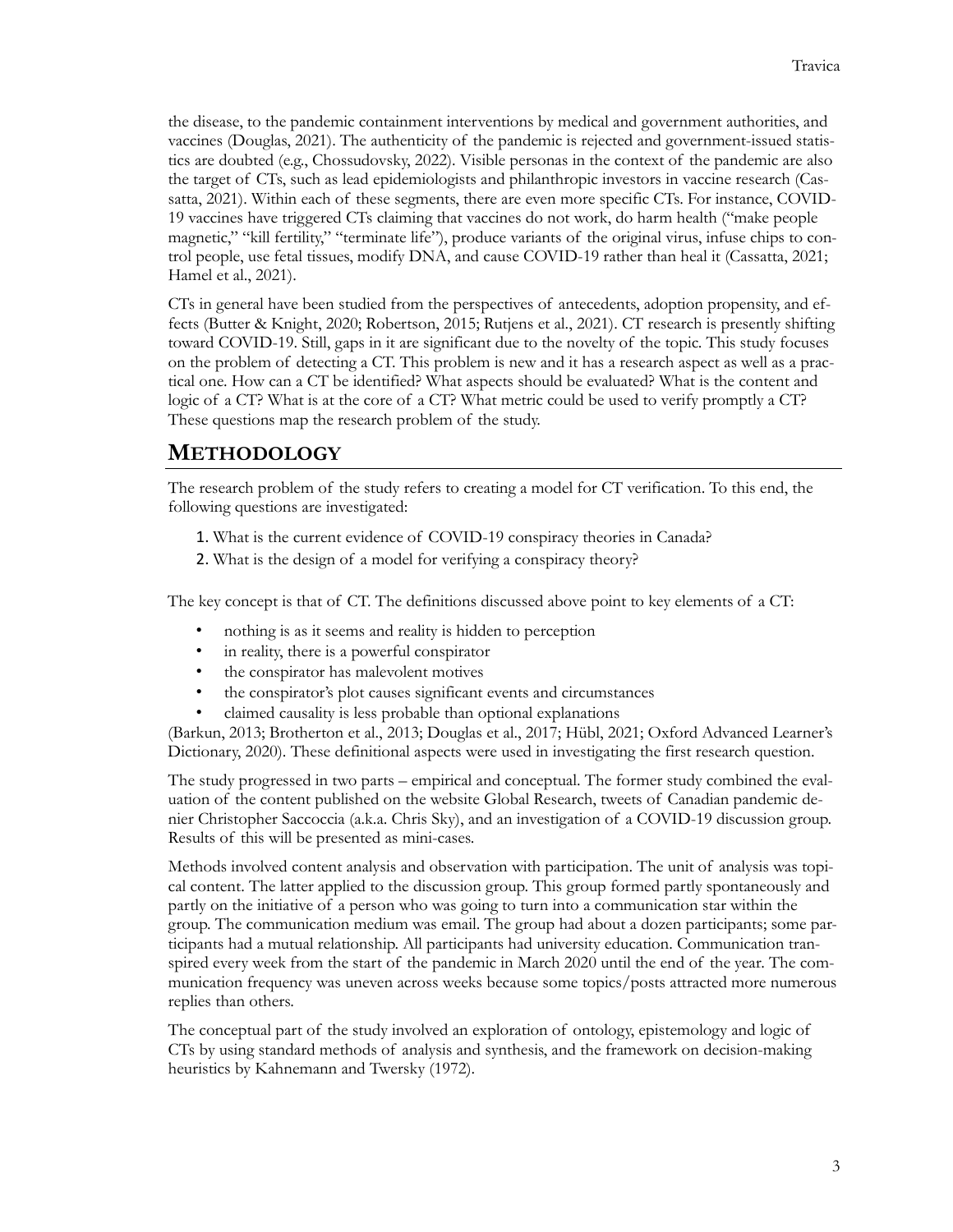## **CONSPIRATORIAL MINDS IN CANADIAN LANDSCAPE**

CT sources are numerous, ranging from occasional promoters to systematic ones and "superspreaders" (Klepper et al., 2021). Klepper and associates cite the following organizations and personas as superspreaders: GreatGameIndia, ZeroHedge, RedStateWatcher, Centre for Research on Globalization or Global Research, Igor Nikulin (Russia), Greg Rubini (favored by the QAnon community), Kevin Barett, Luc Montagnier (Nobel Prize winner for HIV research), and Iranian leaders. The former American President has been portrayed as a prominent CT promoter as well (Germani & Biller-Andorno, 2021; Romano, 2020; Tollefson, 2021). Since Centre for Research on Globalization/Global Research is located in Canada, it is included in the empirical investigation part of the study.

#### MILLING CONSPIRACY THEORIES: GLOBAL RESEARCH CENTRE

Global Research is a Montreal-based portal founded and managed by a retired professor of economics, Michael Chossudovsky. It is an institutional proponent of pandemic skepticism (Daigle, 2021; Klepper et al., 2021). According to statistics by Alexa (2020), the Global Research site contains over 20,100 articles, is referenced by around 9,600 websites, and its traffic global rank is 55,161 (there are around 1.7 billion websites in the world).

The search performed on the keyword "COVID-19" on the Global Research website returned 10 pages with links. Each link is an article title complemented with a snippet containing the tag "COVID-19" and a publication date, and a content brief. The retrieved articles published before 2020 have no connection with the COVID-19 topic and even do not cite the term. They are about various geopolitical topics and often country-specific.

The Global Research COVID-19 topics surveyed fall into several rubrics: vaccines evaluation, lockdown portrayal, pandemic characterization, pandemic data evaluation, media coverage, treatment of critics of the pandemic policies, and commentaries on the pharmaceutical industry. The first rubric is the largest; within it, the articles on alleged harmful effects of vaccines comprise the biggest set. Other evaluations assert that vaccines do not work, are unnecessary, and present a form of oppression. Further, the pandemic is characterized as being fabricated and used for control purposes. Pandemic casualty statistics, including test results, are assessed as incorrect and manipulative. The pharmaceutical industry engaged in vaccines research is criticized for prioritizing commercial interests over public health protection. The media coverage has also attracted criticism of Global Research authors while whistleblowers are defended.

A sample of articles analyzed indicates a clear CT content, which is consistent with the tone of the titles and descriptions of the articles. The true reality of the pandemic is allegedly in plotting of the Canadian (and other) government(s), pharmaceutical companies that produce vaccines, and mainstream media. These conspirators keep citizens a hostage of false reporting, faulty testing for infections, and harmful vaccines. The conspirators add silencing of whistleblowers to their evil acts.

The cabal behind COVID-19 is decisively "revealed" in writings of the founding father of Global Research. Chossudovsky (2022) argues that the declaration of the worldwide public health emergency by the World Health Organization (WHO) was groundless because the scope of infections was very low: "March 11, 2020: 44,279 cases outside China. There was absolutely no justification to launching the lockdown as a means to combating a non-existent 'pandemic'." The author also claims that "flawed PCR-RT Test (which does not under any circumstances identify the SARS-CoV-2 virus) has been used worldwide to generate millions of erroneous Covid positive cases." Further, the author asserts that Bill and Melinda Gates Foundation, Big Pharma and the World Economic Forum were behind the push for testing; WHO worked in concert.

Apparently, all the CT elements are in place: while on the surface it seems to be a pandemic, in fact it is a fabrication plotted by hidden institutional conspirators who endeavor to control people in Canada and around the world. Chossudovsky's figure cited above, which is not referenced to any source,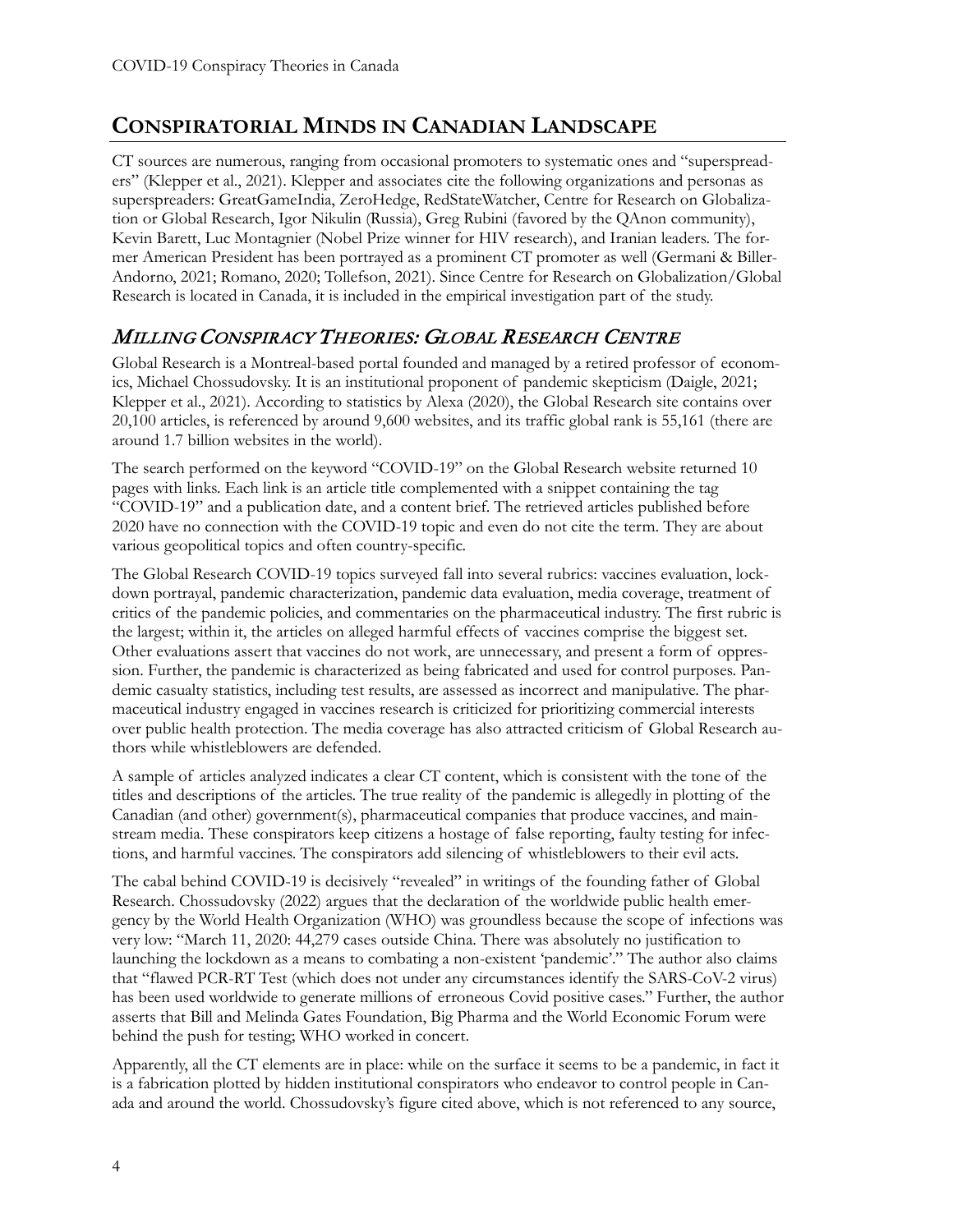is incorrect by over 50% as it is around 68,000 (Johns Hopkins University, 2020; Worldometers, n.d.). However, the reasons for declaring the pandemic emergency went far beyond the sheer number of cases, including the quick escalation of the contagion across countries, the community spread, and an uncertain infection rate while no vaccines and prophylactics were available (Travica, 2020b). Chossudovsky neglects these facts, thus building his argument on both inaccurate and incomplete evidence. His references are for the most part from his own e-book on the pandemic, which is offered as a free download.

Chossudovsky's (2020-22) e-book maps the publishing orientation of Global Research. The book discusses "social engineering" and a "destabilization" of institutions of civil society, lockdown policies that "trigger unemployment and mass poverty" and make "devastating impacts" on mental health, Big Pharma that pushes "unapproved/experimental/dangerous" Covid-19 mRNA vaccines which "affect the human genome," "derogation" of fundamental human rights, "censorship" of medical doctors and movement for "freedom of expression," etc. The diabolic picture gets completed with consequences of the alleged pandemic plotting in a "global debt crisis," "destabilization" of national governments, and "threats to democracy by global governance" and "the World Economic Forum's 'great reset' proposal."

The articles published at the Global Research website use either a very small number of references or none. The references are typically electronic publications consistent with the publishing policy of Global Research or fringe medical sources (some Canadian and many international). A good portion of published articles include reprints from the conspiratorial domain, such as Planet Today, Off-Guardian, South Front, Don't Talk TV, and VaccinesNews. The first two were explored in this study.

The Planet Today defines itself as a Web publisher of "alternative news," whose mission is "to empower consumers with factual information." The publishing declaration claims that the source covers holistic health, nutritional therapies, consciousness and spirituality, permaculture, animal rights, environmental health, and other areas. Specific rubrics include space, UFO, mysteries of history, anomalies, conspiracies, crash, supernatural, spirituality, cryptozoology, health, medicine alternative medicine, natural medicine, geopolitics, and science. The editor points out that "alternative news organizations," such as Infowars.com, Naturalnews.com and Zerohedge.com, frequently copy Planet Today's content.

The coverage of the Off Guardian includes COVID-19 in addition to various political topics. The Off Guardian preamble states that it took its name from "the fact its founders had all been censored on and/or banned from the Guardian's 'Comment is Free' sections" (A British left-leaning newspaper). Covering different angles and opinions is a stated goal. The COVID-19 coverage of the Off Guardian for the most part casts doubt on the pandemic reality as portrayed by the mainstream media as well as on the protective measures including vaccines.

Overall, Global Research appears as a mill of COVID-19 CTs, and is tightly linked with like-minded publishers.

#### SHOOTING FROM THE HIP: CHRIS SKY

A prominent Canadian promoter of COVID-19- CT is Christopher Saccoccia, also known as Chris Sky. His LinkedIn profile entitles him as a Vice President of Skyhomes Corp. in Ontario, Canada, a civil construction company owned by his father. On his website, he introduces himself as a "motivational speaker and the world's most prolific human rights advocate" with "vast knowledge and articulate delivery" which are "second to none when it comes to examining and presenting the facts to find the truth" (Realchrissky, 2022). Sky's mission is stated as follows: "as our country and much of the world slides steadily towards tyranny (...), his message of truth and advocating for basic human rights has made him a target of our government."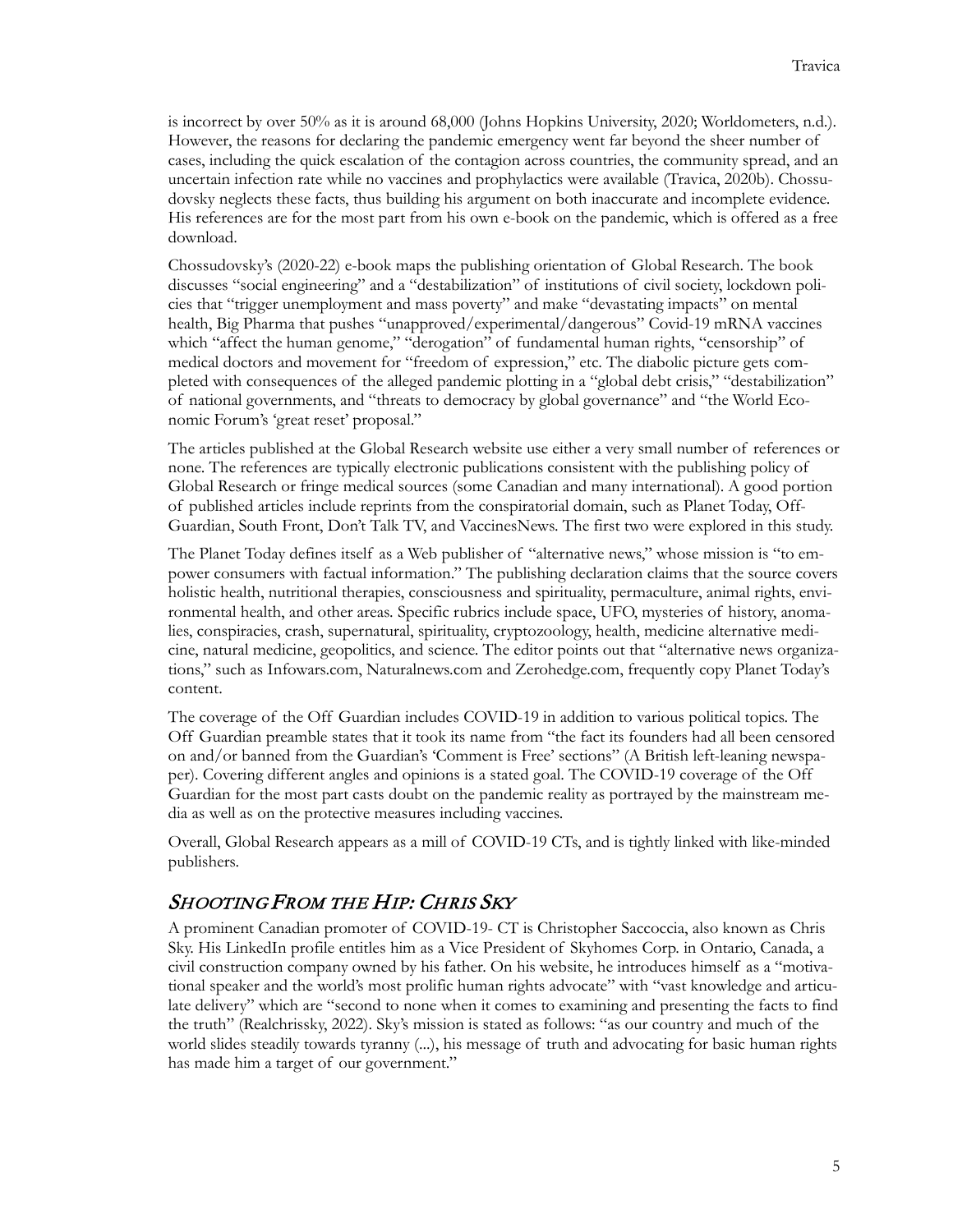Coming from a far-right background, Sky has been engaged in lobbying against restrictions imposed during the pandemic health emergency to the extent that he attracted criticism of major political personas in Canada (DiMatteo, 2022). He has been consistently downplaying the pandemic, going against pandemic-related restrictions and vaccination, and organizing protests. Sky labels the pandemic situation with borrowed sarcastic terms, such as "plandemic"; the "plan" word points to a CT that the pandemic is fabricated. Sky was arrested several times across Canada.

Sky was active on Twitter until the company suspended his account in December 2021. His tweets were surveyed as part of this study. The tweets reference homemade videos of Sky and of his appearances in protests and before media. Sky sports aviator sunglasses over his tirelessly smiling face, bleached and groomed hair, tattoos, and A-shirts inscribed with "Just say NO" and revealing his body-builder musculature. He speaks fluently and behaves naturally before cameras and spectators. His language appears accessible to the audience, but it may contain vulgarities when he scolds his rally goers for being inactive and blindfolded. High profile personas are not spared. In a recent video, his obscene rhetoric targeted Canada's Prime Minister for hiding before Canadian truckers protesting the mandated vaccination (Sky, 2022). In Canadian culture, this is a deviant behavior.

In his tweeted videos, Sky consistently communicates an intention of undermining pandemic restrictions. During the earlier stages of the pandemic, he put much effort in organizing anti-masking rallies staged across Canada. In doing so, he violated the rules for size limits on outdoors groups, which in Canada have varied from single to double digits. His rallies gathered hundreds of anti-maskers and pandemic skeptics/deniers. These breaches moved law enforcement authorities to arrest and expel Sky from Canada's provinces in which he rallied. Another direction in Sky's fighting social/physical distancing was his initiative for establishing "private on-demand schools" in which children would not have to wear masks. He organized fundraising for this purpose via the Facebook group Mothers Against Distancing and a GoFundMe campaign (DiMatteo, 2022). Evidence on the effects of this initiative is uncertain.

When the vaccines were introduced, Sky took on these as his key target. Characterizing vaccines as harmful, he campaigned for rejecting them. In a retweet coinciding with this writing, Sky argues that more compliance with restrictions leads to more restrictions. He claims that the province of Quebec has the highest vaccination rate and the highest number of deaths, while Alberta is the lowest on both counts (Sky, 2022). His thesis is incorrect and the figures he cites are just partly correct (more below).

In one tweeted video, Sky is interviewed to explain motives behind his fight. Consistent with CT thinking, he alleges that the government artificially created the health emergency and is therefore the conspirator of the pandemic. The government intends to destroy business and, consequently, people's livelihood in order to control people (malevolent intention). When businesses are destroyed, people become dependent on the government for the paycheck (the causal connection between the conspirator and restrictions on conducting business). Consequently, the society transforms into a "government class" and "slaves" that work for the government (Andrew Does, 2021).

The number of views of CS's videos varies from dozens to thousands. Interestingly, however, readers' comments are more often critical than supportive. For example, one tweet stated:

A reason conspiracy cult movements like Q, anti-vax, anti-mask, CRT alarmists etc., continue to attract followers, is b/c it's a way for dumb grifters to gain influence. #MTG #LaurenBoebert #ChrisSky wouldn't be listened to otherwise. It's a pyramid scheme for influential idiocy. (HeatherMoAndCo, 2021))

Sky's posts have had a stronger endorsement in Twitter groups of pandemic deniers. Some of these continued posting Sky's videos after his Twitter account was suspended.

Overall, Chris Sky appears a merciless, busy gunman that fires familiar COVID-19 conspiracies via Twitter and physical rallies.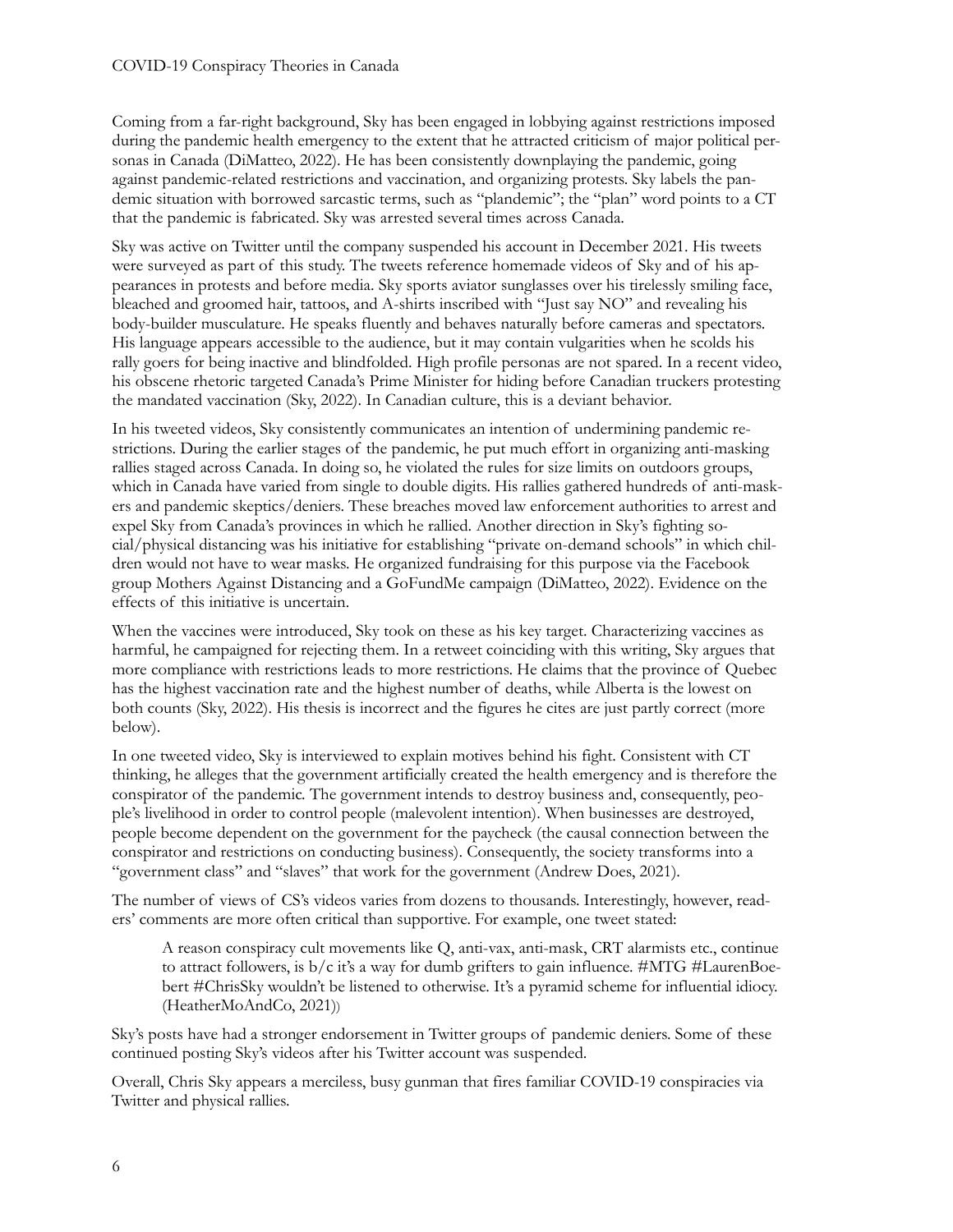#### STEADY RELAYING: CONSPIRACY THEORY GROUP STAR

This section brings evidence from this author's observation with participation in a small, email-based discussion group that evolved around discussing COVID-19 in 2020. Of all the participants, this analysis focuses on a particular person distinguished as a communication star and persistent promoter of the CT content, code-named "CT Star."

During the observation period, the group differentiated on the pandemic skeptics/deniers (a bigger part) and opponents of that stance. CT Star typically started discussion threads by emailing links to video clips or articles along with a lapidary comment. The range of topics was broad. The list included the lab origin of the COVID-19 virus alleging several countries, downgrading the seriousness of COVID-19, characterizing the virus as a bioweapon although not too dangerous, promoting unauthorized medications, criticizing the use of protective facial coverings, sheltering in place, American epidemiologist Dr. Fauci, relaying opinions of medical doctors-pandemic deniers, and recommending to trust instead the intelligence and military sources with alleged deep knowledge of the situation. CT Star's selection of informing sources included YouTube (most frequent), Fox News, Twitter, and various web publishers.

The favorite type of post for CT Star was a video clip or an article by a person from the intelligence or military community irrespective of their residence. CT Star would cite their past positions as a firm proof of credibility of their opinions. If some group participant questioned the epidemiological competence of these personas, CT Star would state his conviction that intelligence and military people had special, insider knowledge of the situation. Similarly, if someone cited rising numbers of infections and deaths as a proof against pandemic skepticism, CT Star countered that the numbers were inflated because true causes of each death were not established via the autopsy. By contrast, CT Star rapidly endorsed emails that complied with this person's ideas.

CT Star never came with a fully developed CT but instead kept sowing doubt into the pandemic's authenticity and containment restrictions. Acting as if the pandemic hoax was common knowledge, CT Star made a provision of "proofs" a standing task. An exception was the post of a video featuring a former, high ranking military officer. In it, the ex-officer speculated about a geo-political war that allegedly caused the pandemic. CT Star commented that "a global alliance of Satanic/Cabalistic/Masonic deep state governed from London" had unleashed "a biological warfare against humanity and Christianity" with the goal of removing American, Russian and Chinese presidents as current power brokers. A rebuttal of this post labeled it as an "arbitrary speculation ignoring complexity of the world that can't be broken down just to two opposed forces." CT Star retorted by labelling this response as "a consistent leftist thinking." Later on, CT Star revisited this topic, and emphasized that the American and Russian presidents were on the same side fighting a "neo-liberal new world order."

Within the group observed, some participants criticized CT Star for spreading CT thinking when energy could be used better for supporting social efforts of containing the pandemic. In the beginning, CT Star accepted the discussion but just at the lexical level. Indeed, CT Star continued sharing more references to pandemic skeptics complemented with the ironic comment, "here is one more CT." Later on, CT Star rejected linking own posts to CT in any manner.

At some point in 2020, CT Star began supporting American President Trump for his stance toward the pandemic. As the American presidential election race hastened, CT Star broadened his support. The discussion within the group drifted away from the pandemic. There was a pro/contra split within the group regarding Trump. When the election was over, CT Star denied that Trump lost it. Soon after, this discussion group disbanded.

Overall, CT Star believed in a geopolitical cabal allegedly responsible for the COVID-19 pandemic, and acted within a small group discussing COVID-19 in order to spread pandemic-related CTs.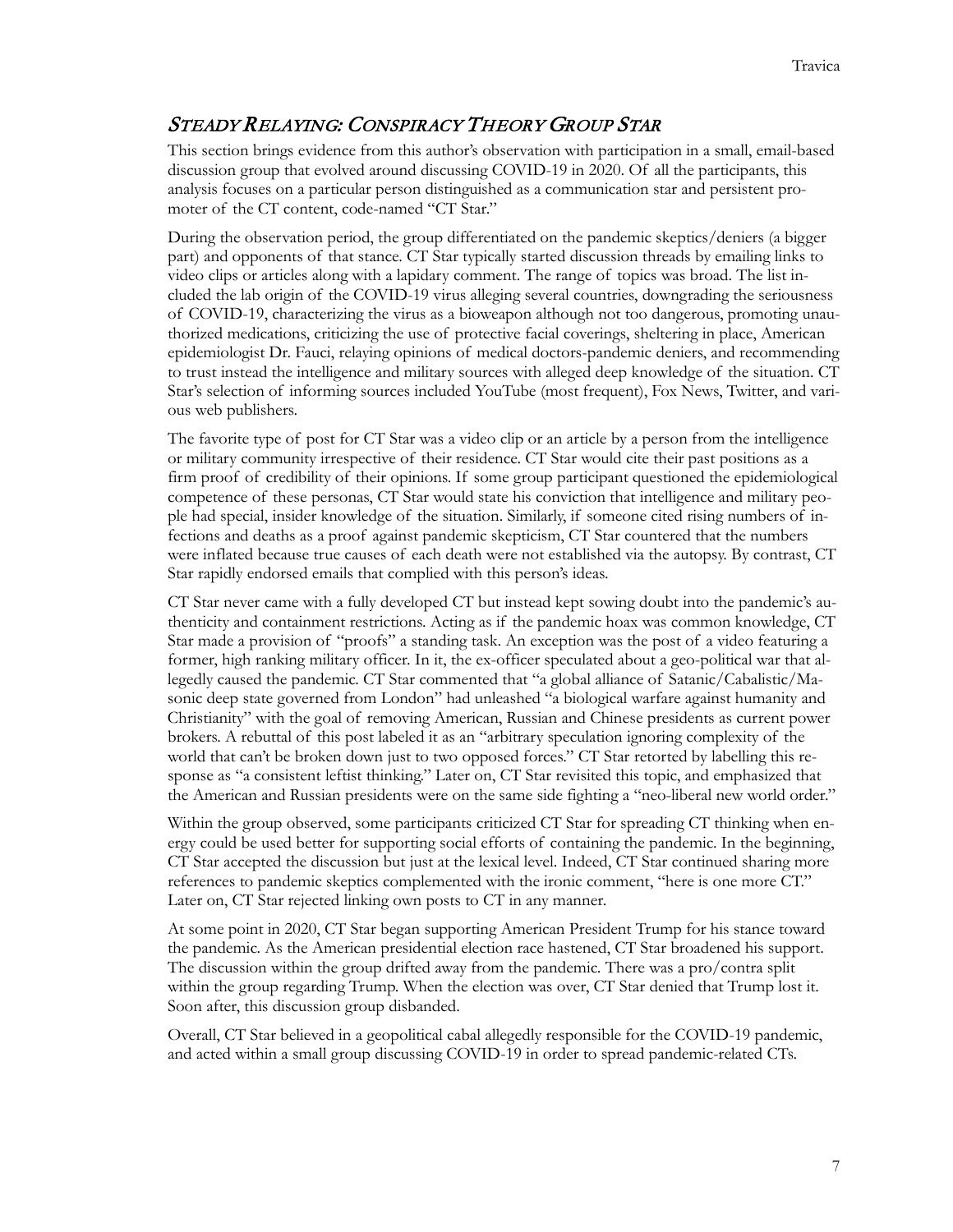## **DISCUSSION: CANADIAN CONSPIRACY THEORY LANDSCAPE**

The three mini-cases discussed above provide some evidence on CT in the Canadian landscape. One of the CT promoters is the institutional actor Global Research that operates a website with over 20,000 articles, which has been characterized as a superspreader of COVID-19 CTs. Its publishing policy is charted in the Global Research founder's e-book that is freely dispatched via the website. Global Research promotes many COVID-19 CTs that cover the entire pandemic topic – from the virus origins to restrictions and their consequences. Some pre-pandemic articles have no association with COVID-19 and their role is unclear. The published articles have no or a very few references. When provided, references link to sources residing within the CT landscape in Canada and elsewhere. Global Research exudes a tendency of appearing scientific. However, the key author Chossudovsky presents non-referenced, incomplete and incorrect data in a crucial argument concerning the veracity of the pandemic. This is consistent with CT research, which found that conspiracy theorists resort to "pseudoscience" by citing "data," "research," "sources," and "experts' statements," while neglecting scientific research methods (Hübl, 2021). Global Research can be dubbed with the label that captures its generative role in the CT landscape – *CT Mill*.

The case of Canadian self-made anti-pandemic lobbyist Chris Sky suggests several findings. His driving CT is straightforward although illogical as CTs inherently are; the Canadian government intends to increase control over people by making them economically dependent after destroying the national economy through pandemic restrictions. Elements of a CT are clear: the government conspirator is at the narrative nexus, and its evil motivation of the conspirator resulting in an artificial emergency regime. As it resembles the anti-government stance typical for conspiratorial mind, Sky's is not as original as CT Mill is; furthermore, he does not support his claims with references. He is a speaker preoccupied with public appearances.

Common sense is missing in Sky's narrative as in any other CT. If the government destroys the private economy, it will destroy its own budget and collapse. Optionally, the government would have to nationalize the bankrupt firms, which amounts to a social revolution. Sky does not go that far in his narrative to reach such an absurd conclusion. The reach of Sky's CT is determined by the reach of his tweets via his account (suspended at the time of this writing), re-tweets and public appearances, and his website. Sky's tweets have met a half-hearted acceptance among Twitter users who not associated with groups of pandemic skeptics/deniers.

Similarl to Chosudovsky, Sky operates with incomplete and partly incorrect data. In reference to his claim that more vaccination means more restrictions and more deaths, it is to be noted that Sky's "facts" do not hold. Of 10 Canadian provinces, Quebec's rank on the double vaccination is 6 – not the top one as Sky claims – while its mortality/100,000 people pandemic indeed is the top as it has been throughout the pandemic. Alberta's rank on vaccination is the lowest as Sky stated, but it ranks fourth on the mortality rate – quite high and certainly not the lowest as Sky claims (Health Infobase, 2022). Based on the data from Health Infobase maintained by the Canadian government, the correlation between the vaccination and mortality rate for 10 provinces is -0.64. Therefore, the more vaccination, the less deaths, and vice versa. This finding is opposite to Sky's claim of the positive relationship between vaccination and mortality. Chris Sky can be dubbed with the label that points to his persistent, hostile activities – *Busy Gunman*.

The case of CT Star and the associated email-based discussion group offers additional findings. CT Star's actions match the other two actors in terms of goals and persistency. A difference is that CT Star's audience was quite limited. This CT promoter pushed pandemic skepticism via steady messaging in an attempt to influence the group participants. A larger picture CT Star conveyed reveals a fundamental CT belief that the world is a battleground between two opposing global forces, and that the COVID-19 pandemic is one result of this battle.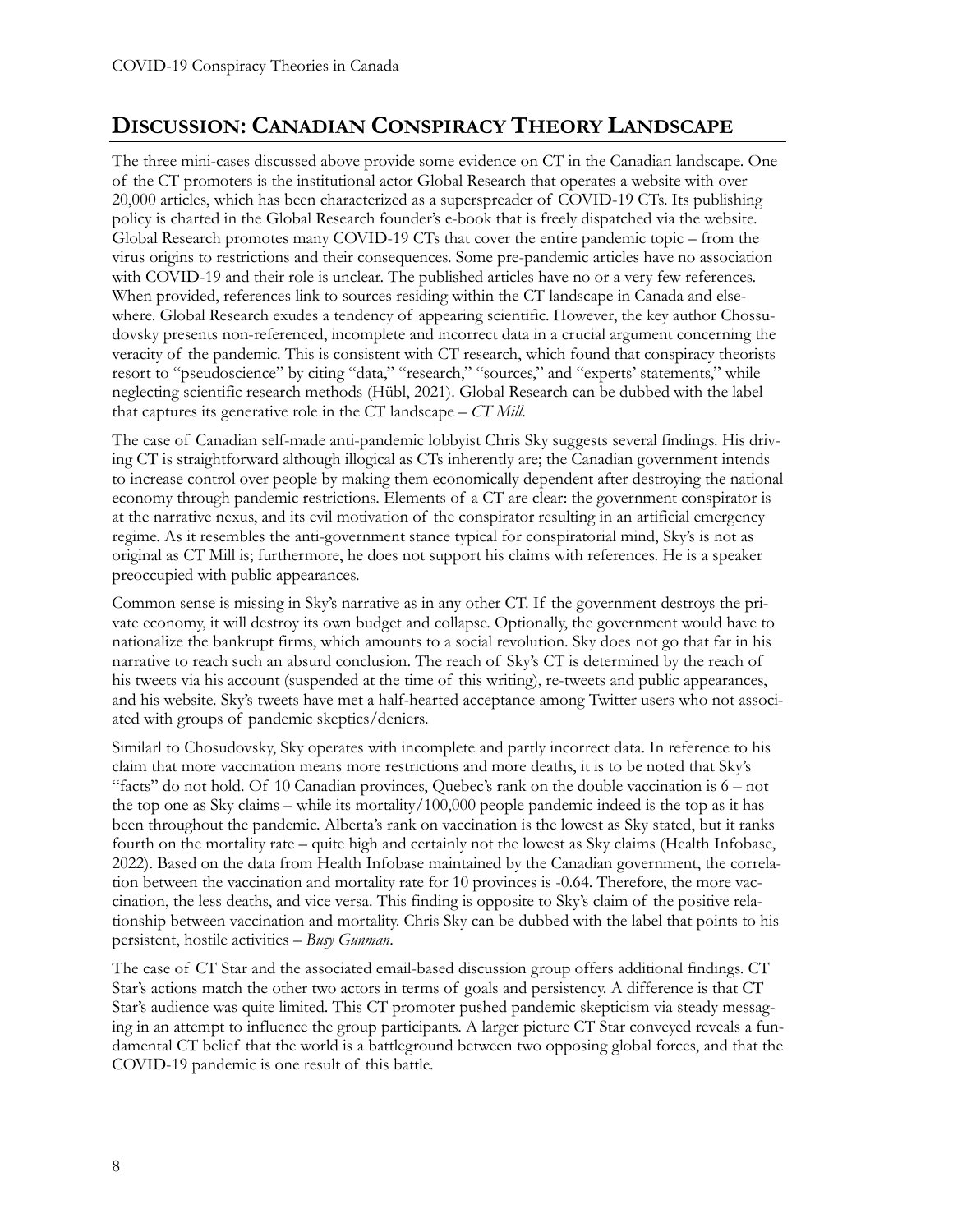Adding the fact that CT Star mostly referenced CT sources, it is clear that this person's CT thinking and practice were not original, which is similar to Busy Gunman. Nevertheless, CT Star exhibited self confidence in truthfulness of the standpoint advocated inasmuch as Busy Gunman and CT Mill do. This is consistent with the literature that portrays CT activists as self-assured holders of a secret, exclusive knowledge enjoying a feeling of appearing special in contrast to others who are naïve and asleep in a dogmatic slumber (Hübl, 2020; Imhoff & Lamberty, 2017).

CT Star demonstrated a continuity in CT thinking by believing in a global cabal tradition and by extending the conspiratorial thinking to the former American President Trump. This is similar to CT Mill's conspiratorial mindset. Their pandemic skepticism and opposition to the emergency regime are just an instance of a consistent understanding of the world as shaped by conspiracies that only they can see. Finally, it is interesting that two opposed political orientations meet in mistrusting the government – the left-wing (CT Mill) and the right-wing (Busy Gunman). This arch has already been found in the literature (Hübl, 2020; Miller et al., 2016).

CT Star can be dubbed with the label that signifies its steady forwarding of the CT content to the discussion group – *Hyper Relay*.

## **TOWARD A MODEL FOR VERIFYING/DETECTING CONSPIRACY THEORIES**

The second research question inquires about design of a model for CT detection. This task has philosophical underpinnings and ventures into the domain of behavioral decisions making. Let us start from postulates that can be derived from findings so far:

- 1. Reality is not as it seems but it is created via secret plotting (conspiring) of invisible conspirators with malicious intentions. This is the basic CT assumption that varies regarding specific conspirators and plots (conspiracies).
- 2. There are no accidents or coincidences and everything is connected through the conspirators' master plan that is behind all major events in history.
- 3. CT disregards the principle of Occam's razor.
- 4. CT promoters are entitled to see the truth behind the observable, false reality.
- 5. Validation of CT is in evidence and causal connections that CT promoters provide, which typically deviates from authority/mainstream sources, and is to be taken at face value.

The first two propositions pinpoint the ontology of CT, while the others point to CT epistemology. Note that there can be other basic assumptions; for example, circles of alternative medicine may assume that there are no viruses and so there can be no virus-caused pandemic.

Ontologically, CT resembles some critical social science. Empirical reality is epiphenomenal, just a surface of a deeper reality where social causal forces operate. Critical social thought from Marx (Harambam & Aupers, 2021) through Frankfurt Circle's critical theory to Bhaskar's critical realism (1975, 1979) builds on a similar axiom of reality that is not empirically accessible. Social groups rooted in economy constitute ontological agency that shapes true reality. CT also resembles economic and political thought that allocates agential power to the individual and tradition over any form of government. The laissez-faire physiocrats, political philosophy of conservatism (Burke, 1790) and contemporary conservative economic and political theories altogether postulate a limited role of government. For CT promoters, government is the hidden conspirator ("deep state") that is a priori mistrusted.

As cited above, this left-right arch was established in the literature. However, social sciences do not create CTs. Sociology drawing on the mentioned axioms stays shy of the conspiratorial aspect and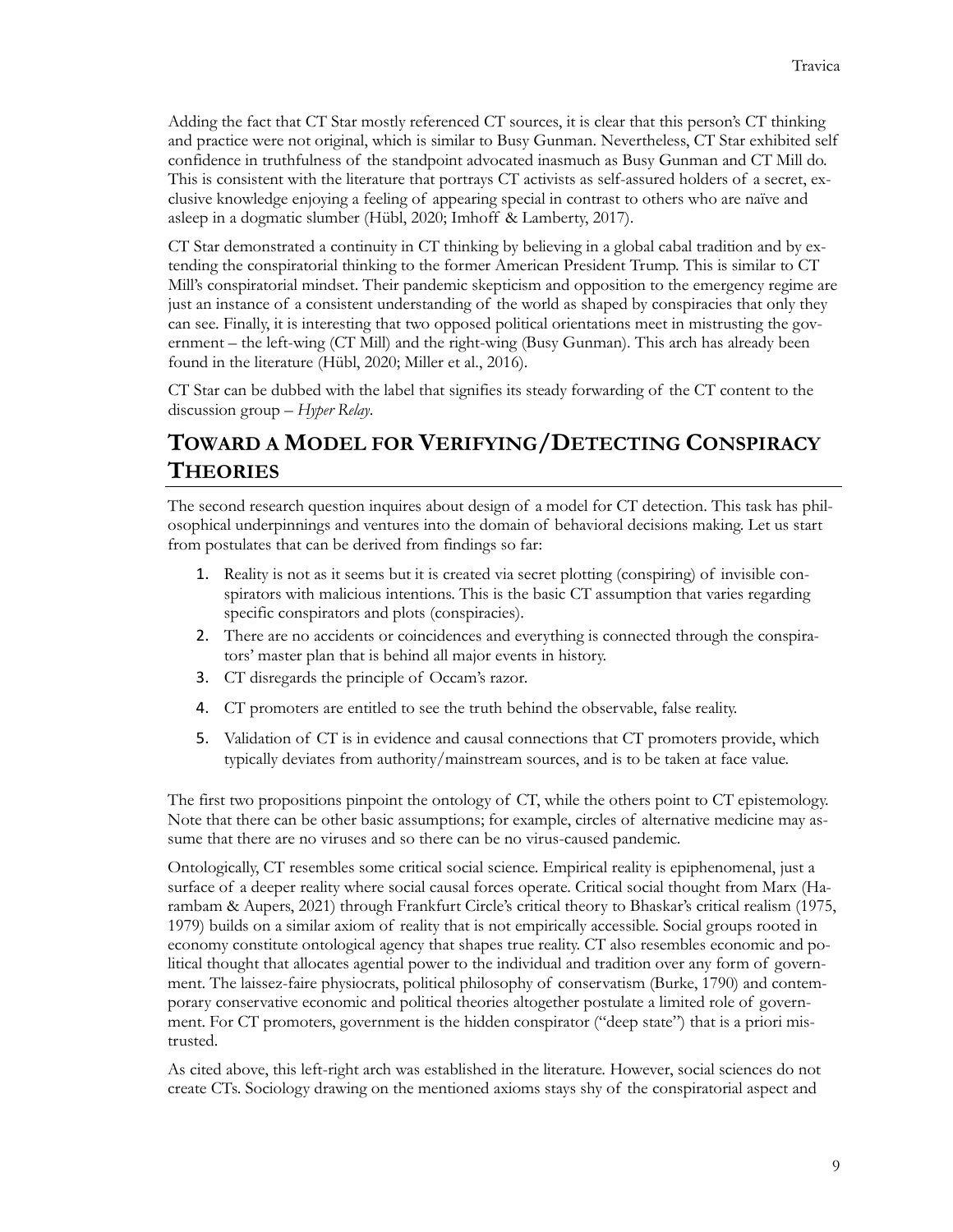attributes the agential character to social actors based on their roles in social structure. Political science recognizes conspiracy as a form of political organizing and action throughout history (Brutus's conspiracy in ancient Rome, America's Watergate, current military coups in the southern and eastern hemispheres, etc.). Yet, social science presumes that every conspiracy is embedded in a larger social context and that it represents a deviation from regularity rather than the regularity itself.

From the epistemological perspective, the salient characteristic of CT is a disregard for the principle of Occam's razor. According to this principle, a simpler explanation of an event is superior to more complex options. This translates into the scientific principle of parsimony. In contrast, CTs excel in complicating causal conjectures. For example, why seek causes to introducing the pandemic emergencies in a "deep state" or a global cabal when each health emergency declaration and policy measure has its publicly known signatories occupying formally designated posts in the government and health administration? Starting with these visible individuals and organizations, the task of identifying a conspiracy would then consist of finding networking connections and shared agendas of these actors; this is the social science approach.

Practicing social science, however, does not attract CT promoters. Why spend hours of work in order to attest for accuracy of a single statistic when a "theory" can be made in an instant by mixing up a few coinciding details and linking them to an arbitrary cause? I see restrictions on mass gatherings imposed by my government; I hate this and I do not trust the government; I conclude that restrictions are odd, cooked up rules by the government to control me; I share my theory with blindfolded masses on social media. All CT promoters take such an easy path of cognizing. Speculation rules over investigation. Complimentary action is sharing their own or borrowed CTs since CT promoters believe that they are entitled to see the truth behind the observable, dull, false reality. Canadian cases are no exception and thus corroborate the literature (Hübl, 2020; Imhoff & Lamberty, 2017).

Further to epistemic fallacy of CTs, the evidence selection is restrained to the CT discourse as CT Mill and Hyper Relay demonstrate. When a CT seems to be breaking out of this mold by being "scientific," they commit mistakes with regard to data accuracy and completeness (CT Mill and Busy Gunman). Authority and mainstream sources are discredited and ignored except as the target of criticism. CT promoters expect that their explanations are to be trusted at face value (Hyper Relay and Busy Gunman). What is the internal logic of these explanations?

CT promoters arbitrarily mix facts with fiction. Facts are supposed to provide credibility and legitimacy. Such facts are usually trivial denoting persons, locations, timing, and well-known events. For example, a lab for high security virology research is located in Wuhan, China, the city in which the new coronavirus was first reported. Facts are, then, overlaid with fiction, which is broad-based, ranging from fabricated details to cause-effect constructions. For example, the Wuhan lab is where the new coronavirus was created and escaped from (two fabricated details that yet cannot be referenced to any credible source). The virus was created as a new biological weapon (a made up cause) in order to increase China's military power (a made up effect).

The arbitrary mix of facts and fiction making a CT is not only untenably eclectic. It is also distorted by cognitive biases (Kahneman & Tversky, 1972, 1979). Indeed, CT promoters submit to a number of shortcuts in thinking. Quite apparent is the *anchoring bias*, the tendency to be mentally anchored in a historical precedent or some opinion and to adjust thinking to that anchor. CT promoters always loop back to their favorite pan-explanatory narrative, whether it is a plot by a government, Big Pharma, billionaires, geopolitical alliance, or extraterrestrial lizards in human shape that allegedly rule the world. The historical precedent is the initial exposure of a CT promoter to such a narrative, which could have aroused a rich psychological experience.

CT promoters reside within loop of a favored CT narrative due to the *confirmation bias*. This is a tendency to seek only data/knowledge that confirms what one already believes is true. A pandemic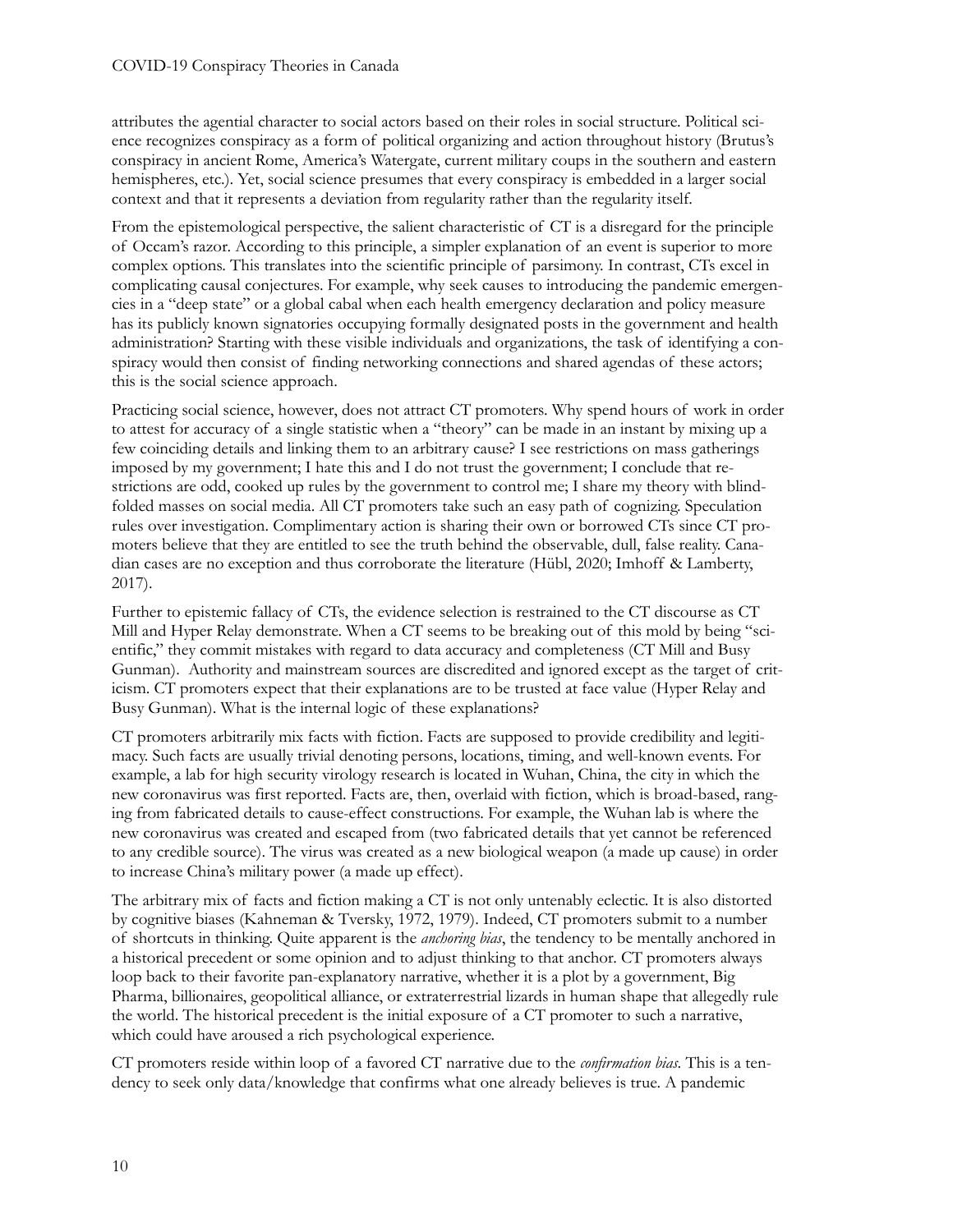skeptic looks for fringe medical sources that downplay the pandemic casualties, usefulness of masking, or quality of vaccines. Such sources confirm the skeptic's beliefs as the Canadian cases demonstrate. Furthermore, when CT promoters take persuasive action, they subscribe to the *framing bias* – packaging the informing content so to elicit an expected response. CT promoters expect an endorsement of their views (Hyper Relay implies that everyone in the discussion shares the belief in a global cabal, while Busy Gunman gets angry when his followers appear idle).

Finally, the *representativeness bias* can explain the continuity in conspiratorial thinking. This is a tendency to base conclusions on an object's perceived similarity to the features assumed to be characteristic of some category. If "the deep government" staged the assassination of President Kennedy and the 9/11 attack on the World Trade Center, then it must have been involved in cooking up the pandemic hoax as well. While deducing the COVID-19 CT from the alleged evil doing of the usual suspect, CT promoters neglect new relevant evidence that distinguishes three vastly different phenomena – an assassination event, an extraordinary attack by passenger airplanes, and a macro societal, global turmoil occasioned by a biological pathogen agent. This is yet another bias called *insensitivity to base rate*, which usually accompanies the representativeness bias (Travica, 2020a). Working in concert, these biases keep a conspiratorial mind entrapped so that, as Harambam and Aupers (2021) put it, the unbelievable becomes undeniable.

Given its arbitrary ontological assumptions, epistemic naïveté and flaws, and contorted and biased logic, CTs are incorrect by definition. Also, they make no sense but rather run against common sense. A pandemic skeptic/denier holds that governments of the world artificially increase statistics on COVID-19 cases and deaths. However, common sense would assume that governments try to do the opposite and minimize these figures because high casualties reveal their incapability of protecting public health. Or, consider the CT that claims that governments create the pandemic hoax in order to increase control over the people governed. Does it not make more sense that restrictions anger people and businesses, which altogether may decide to vote out the pandemic government in future elections? Is not this observable in street protests against restrictions and the responsible governments, which we witness these days? Why would any government shoot itself in the foot as CT promoters insinuate?

Given all the inherent falsehood, the word "theory" in "conspiracy theory" is a misnomer. CTs do not belong to any sort of theorizing as they explain nothing and cannot predict anything. Rather, CTs make a form of ungrounded subjective thinking. CT can also be likened to folkish story telling. With imagined details and outlandish causal conjectures, a CT comes across as a fairy tale crafted not by literature writers but by actors vested with various personal and institutional interests.

The nonsensical and false value of a CT helps in recognizing it. But what may be a procedure for detecting a CT? How could the 96% of Canadians, who were exposed to suspected incorrect online COVID-19 content (Garneay & Zossou, 2021), reliably determine their suspicions? How can half of them that shared findings without questioning the accuracy ensure that they do not propagate falsehoods? These questions, of course, are relevant beyond Canadian borders.

#### DETECTION PROCEDURE FOR CONSPIRACY THEORY

Verifiability, testability and falsifiability are the principles of scientific inquiry. Can a detail of narrative or a claimed a cause-effect relationship be verified in alternative, independent sources? Can a cause-effect relationship be tested by some formal methods? Can a stated cause-effect relationship be proven false or true by independent researchers? These criteria apply to scientific knowledge as the most reliable form of knowing. Science does not claim absolute truth. Its truth exists for the time being and under certain conditions; thus, truth is dynamic, prone to change with new learning.

It is rather unrealistic to expect from the people untrained in the scientific inquiry to apply easily the principles of scientific truth. Still, a basic caution regarding informing sources is part of ordinary de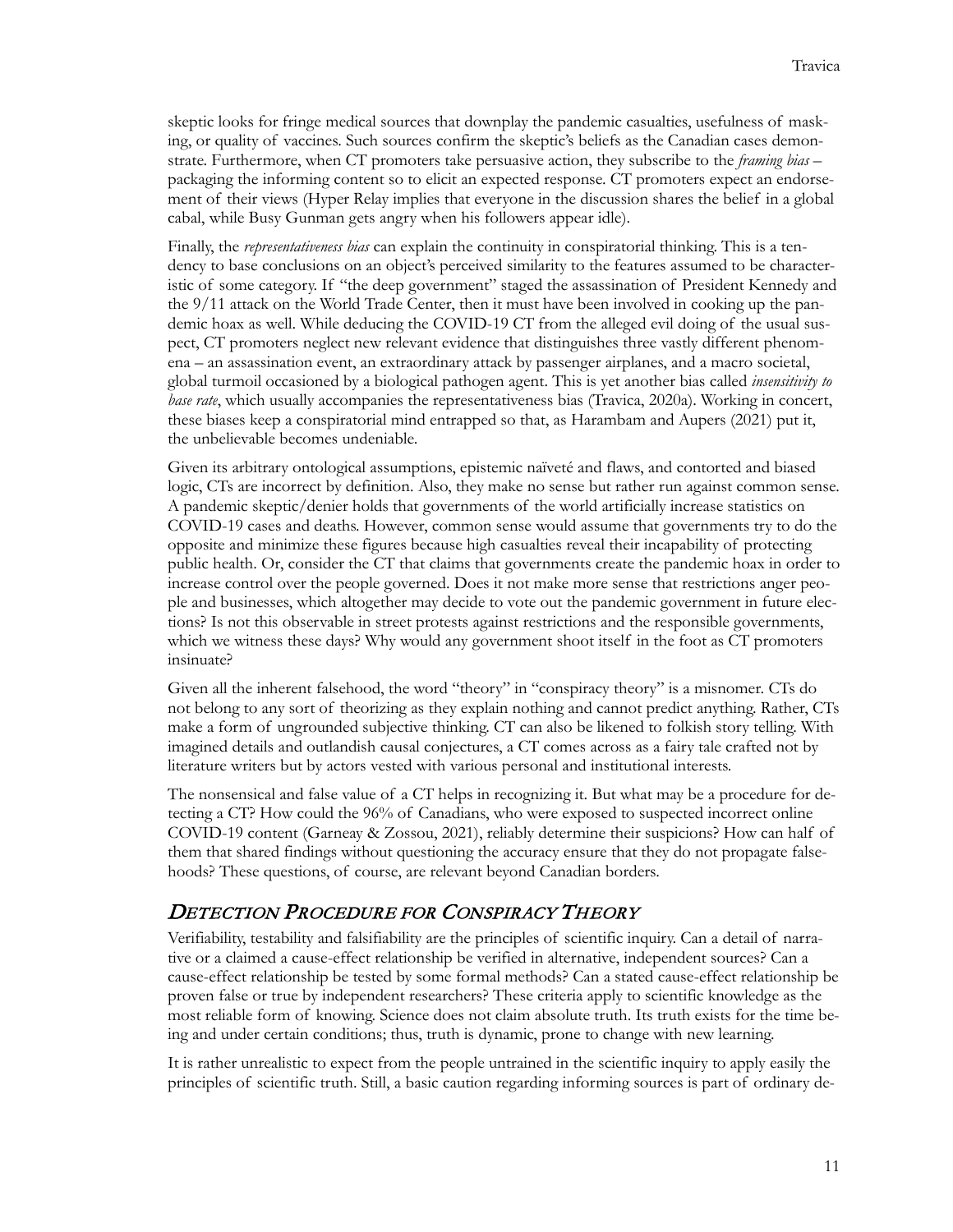cision making that people perform as citizens, customers, and patients. Indeed, in the Canadian survey, consulting other sources was the most frequent method used by 70% of the respondents (Garneay & Zossou, 2021). However, just 27% of them tried to check credibility of the author/source.

| <b>Step</b>    |                                    |                                             | Scale |
|----------------|------------------------------------|---------------------------------------------|-------|
| No.            | <b>Evaluation Aspect</b>           | <b>Prompts</b>                              | 0, 1  |
| $\mathbf{1}$   | Credibility of the informer        | Track record? Match between informer's      |       |
|                |                                    | background and topic discussed?             |       |
| $\mathfrak{D}$ | More than 1 source used for key    | Identify key claims and count sources for   |       |
|                | claims                             | each                                        |       |
| 3              | Validity of used sources           | Any on a CT list? Source relevant for the   |       |
|                |                                    | topic?                                      |       |
| $\overline{4}$ | Validity of assumptions (if any)   | Credible citations? Any subjective, unsup-  |       |
|                |                                    | ported claims?                              |       |
| 6              | Validity of key cause-effect rela- | Does it make sense? Support in mainstream   |       |
|                | tionship                           | scientific sources? Testable? Falsifiable?  |       |
| 7              | Validity of details                | Verified across sources?                    |       |
|                |                                    | Any fabrications? Their roles in the narra- |       |
|                |                                    | tive?                                       |       |
| 8              | Completeness of details            | What else can be part of the topic?         |       |
| 9              | Making sense as whole narrative    | Logical implications and consequences?      |       |
| End            | Overall narrative's truth value    |                                             | N/9   |

**Table 1: Detection Procedure for Conspiracy Theory**

Table 1 shows a procedure for determining whether an informer (a person communicating about an important topic) spreads a CT. It checks the informer's sources used to create a narrative, the quality of the details involved and of the suggested cause-effect relationship, and it probes whether the narrative makes sense. Overall, the procedure delivers a truthfulness value ranging from 0-9. The procedure draws on research principles of the scientific inquiry, which are also present to various degrees in some other professions (librarians, lawyers, investigative journalists). It may not be always possible or feasible to run this whole procedure. It may not even be necessary, because even a partial procedure can provide a low score that has no room for increasing, thus indicating a CT.

As an example of applying this procedure, consider the CT characterizing the COVID-19 pandemic as hoax (Chossudovsky, 2022). Steps 1, 3, 4, 6, and 8 can be quickly performed; if so, a zero score follows and invalidates the CT narrative. The CT Mill's author is on CT lists, he cites CT sources, assumes that government and its allies fabricated the pandemic (which has no confirmation in scientific sources), claims a cause-effect relationship unsupported in mainstream social science and cannot be tested and proven or falsified (the conspired pandemic subjugates people to conspirators' hidden interests), and operates with a single key detail as a proof for the alleged invalid declaration of the pandemic by the WHO. Provisionary scoring leaves possible just four points of nine, which is already an unsatisfactory truth-value. This should prompt a reader of Chossudovsky's article to drop it and seek other readings.

#### **CONCLUSION**

The study provided a limited insight into the Canadian CT landscape. Looking more comprehensively at pandemic skeptic/denial groups at Twitter and other social media could have provided a richer picture although not substantially different. The insight provided amounts to three instances of CT promoters, two individual and one institutional. Similar in persistence, they differ in the visibility, CT originality, and reach. CT Mill, Busy Gunman and Hyper Relay have traits that corroborate the academic literature on CTs. Therefore, the study has a confirmatory contribution. As these three may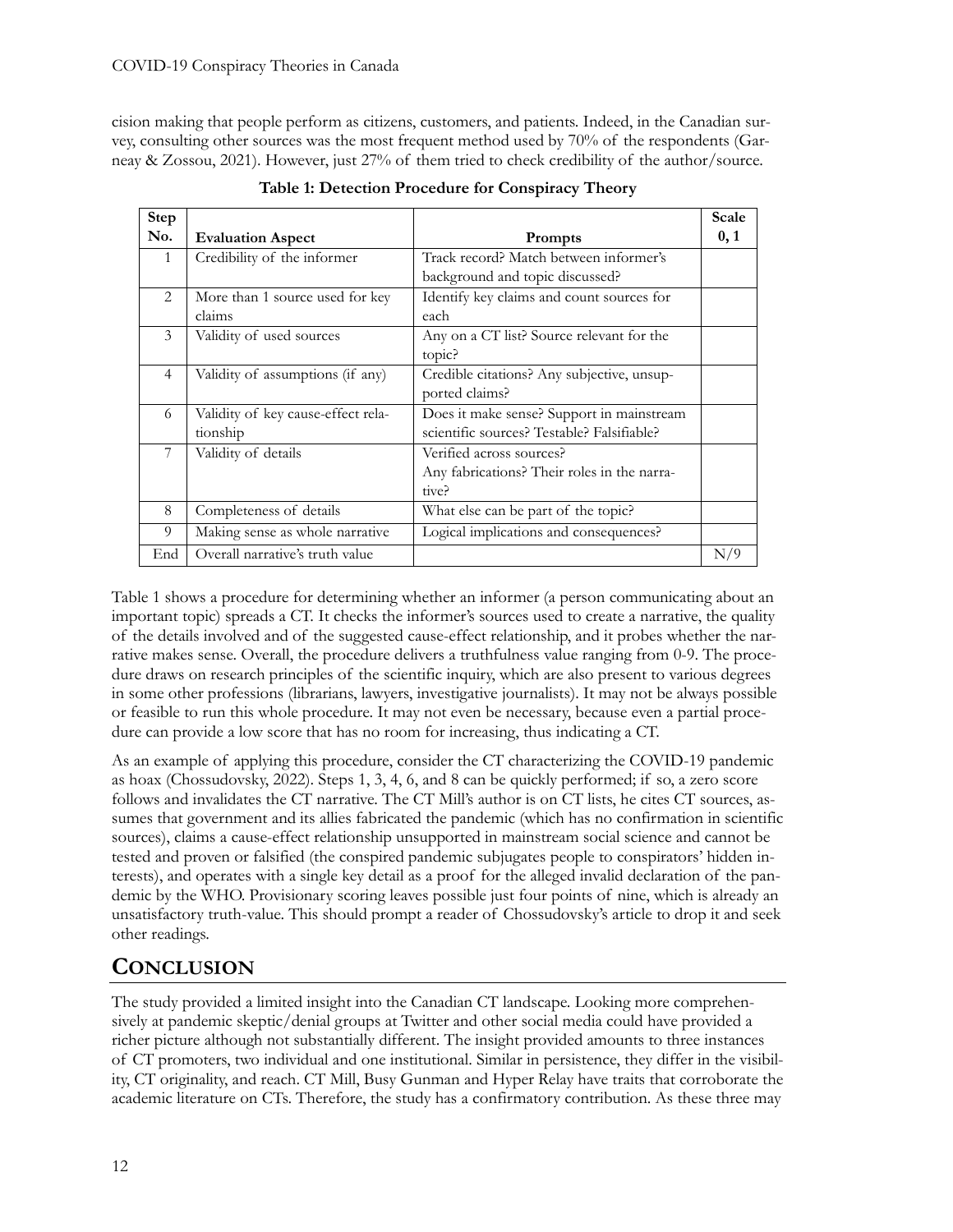typify the conspiratorial opposition to efforts of confronting the pandemic, the study potentially contributes to extending this literature. These contributions are likely to reach beyond the Canadian context. Future research may test these three types of promoting CTs. The study also delivered a model for verifying a CT. It consists of a philosophical probing into a CT content and a practical procedure for detecting a CT. The proposed model may contribute to cracking CT narratives in the literature and practically. The model can be considered incipient in character, awaiting further refinement through conceptual and empirical research.

A CT should be openly called for what it is – a false, arbitrary mix of facts and fiction with a speculative cause-effect relationship rooted in the assumption that the world is shaped by conspiracies visible just to self-proclaimed prophets. The prophets are false as are their prophecies that explain nothing and cannot predict anything in the social world. It is important to differentiate spreading of CTs from a public debate that includes questioning policies and authoritative decisions. Such a discourse is a condition for a democratic society. But the debate needs to respect certain ground rules. In particular, while individual freedoms are precious, living in an organized society presumes understanding that these freedoms cannot be absolute since coexistence with others implies limitations backed by rules.

Balancing individual freedoms with social responsibility is necessary. A citizen cannot arbitrarily decide whether to stop or not on the red traffic light in an intersection, without endangering others and violating the pertinent traffic rule. In extraordinary situations, limitations to freedoms may expand temporarily, thus affecting the balancing issue. By the traffic analogy, an intersection may be completely blocked off for traffic, and drivers must comply with the prohibition. However, CT promoters request an absolute freedom of choice in the highly sensitive context of public health. They reject the normal, democratic discussion as well as temporary larger limits to individual freedoms. Not only do they want to be heard, but also to impose their minority will onto the rest of society.

Given their outlandish, invalid logic discussed in this article, CTs can be characterized as a form of folkish storytelling and entertainment. CT sources are not readily visible, unless their creators are publicly exposed, such as Global Research's CT Mill. It is possible that some CTs originate in political and economic sources of propaganda and get infused into folkish storytelling. In any case, this communication and informing practice becomes dangerous in the state of a global public health emergency, particularly when they undermine this emergency. In the CT-based worldview, the conspiracy is total because outsiders are viewed as conspirators against CT believers.

CT thinking is adamant, obsessive, passionate, and possibly even fanatical, as Canadian cases indicate. For these reasons, a rational dialog with CT promoters may not be possible. Instead, they need to be decisively confronted and their narratives openly criticized and discarded. The detection model proposed in this article may help in recognizing CTs, COVID-19 related in particular but possibly others too, which is the first step in one's deliberation and action.

#### **REFERENCES**

Alexa. (2020). *Global research website statistics*[. https://www.alexa.com/siteinfo/globalresearch.ca](https://www.alexa.com/siteinfo/globalresearch.ca)

- Al Jazeera. (2022, January 09). Anti-vaccine protesters rally in France, Germany, Austria, Italy. [https://www.aljazeera.com/news/2022/1/9/more](https://www.aljazeera.com/news/2022/1/9/more-than-100000-rally-in-france-against-covid-vaccine-rules)-than-100000-rally-in-france-against-covid-vaccine-rules
- Andrew Does. (2021). Chris Sky full interview [video]. [https://youtu.be/M\\_OW](https://youtu.be/M_OW-OfKO2U)-OfKO2U
- The Associated Press. (2022, January 22). Vaccine passport protests in Europe draw thousands of people. *CTV News*[. https://www.ctvnews.ca/health/coronavirus/vaccine](https://www.ctvnews.ca/health/coronavirus/vaccine-passport-protests-in-europe-draw%20thousands-of-people-1.5750784)-passport-protests-in-europe-draw thousandsof-people-[1.5750784](https://www.ctvnews.ca/health/coronavirus/vaccine-passport-protests-in-europe-draw%20thousands-of-people-1.5750784)

Bhaskar, R. (1975). *A realist theory of science*. Routledge.

Bhaskar, R. (1979). *The possibility of naturalism*. Routledge.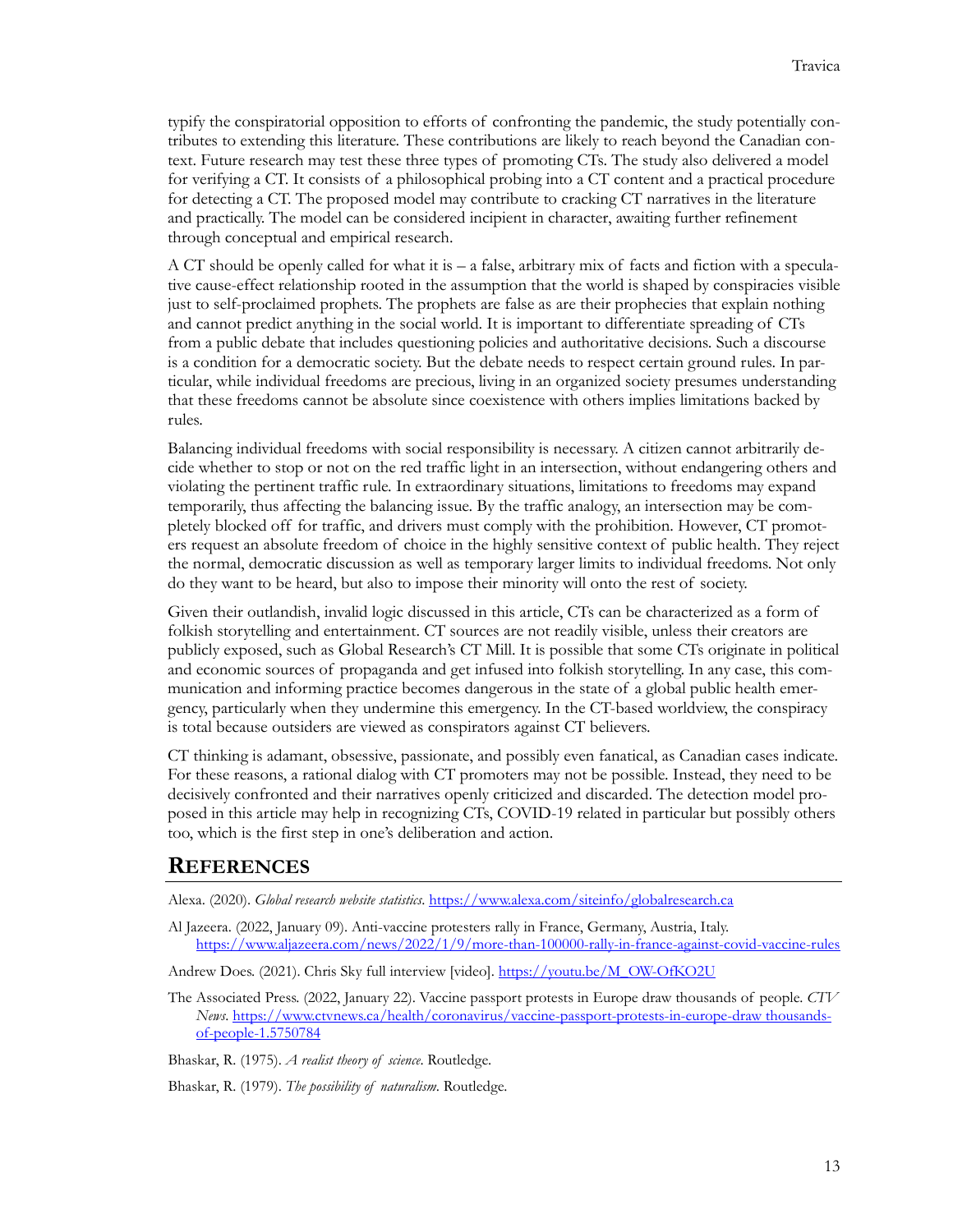- Butter, M., & Knight, P. (Eds.) (2020). *Routledge handbook of conspiracy theories*. Routledge. <https://doi.org/10.4324/9780429452734>
- Barkun, M. (Ed.) (2013). *A culture of conspiracy*. University of California Press. <https://doi.org/10.1525/9780520956520>
- Brotherton, R., French, C. C., & Pickering, A. D. (2013). Measuring belief in conspiracy theories: The generic conspiracist beliefs scale. *Frontiers in Psychology*, *4*, 279.<https://doi.org/10.3389/fpsyg.2013.00279>
- Burke, E. (1790). *Reflections on the revolution in France*. Oxford University Press (reprint 2009). <https://doi.org/10.1093/owc/9780199539024.001.0001>
- Burki, T. (2020). The online anti-vaccine movement in the age of COVID-19. *The Lancet Digital Health*, *2*(10), E504-E505. [https://doi.org/10.1016/S2589](https://doi.org/10.1016/S2589-7500(20)30227-2)-7500(20)30227-2
- Cassata, C. (2021, June 22). Doctors debunk 9 popular COVID-19 vaccine myths and conspiracy theories. *Healthline*. [https://www.healthline.com/health](https://www.healthline.com/health-news/doctors-debunk-9-popular-covid-19-vaccine-myths-and-conspiracy-theories)-news/doctors-debunk-9-popular-covid-19-vaccine-myths[and-conspiracy-theories](https://www.healthline.com/health-news/doctors-debunk-9-popular-covid-19-vaccine-myths-and-conspiracy-theories)
- CBC News. (2022, January 23). *Hundreds of truckers headed to Ottawa in 'Freedom Rally' convoy against vaccine mandate*. [https://www.cbc.ca/news/canada/british](https://www.cbc.ca/news/canada/british-columbia/freedom-rally-bc-jan-23-1.6324942)-columbia/freedom-rally-bc-jan-23-1.6324942
- Chossudovsky, M. (2022, January 13). The Covid-19 pandemic does not exist: Part I. *Global Research*. [https://www.globalresearch.ca/the](https://www.globalresearch.ca/the-covid-19-pandemic-does-not-exist/5760903)-covid-19-pandemic-does-not-exist/5760903
- Daigle, T. (2021, April 19). Canadian professor's website helps Russia spread disinformation, says U.S. State Department. *CBC News*. [https://www.cbc.ca/news/science/russian disinformation](https://www.cbc.ca/news/science/russian%20disinformation-global-research-website-1.5767208)-global-research-website-[1.5767208](https://www.cbc.ca/news/science/russian%20disinformation-global-research-website-1.5767208)
- DiMatteo, E. (2022, January 04). The pandemic of misinformation that's killing Canada. *NOW Magazine Online*. [https://nowtoronto.com/news/the](https://nowtoronto.com/news/the-pandemic-of-misinformation-thats-killing-canada)-pandemic-of-misinformation-thats-killing-canada
- Douglas, K. M. (2021). COVID-19 conspiracy theories. *Group Processes & Intergroup Relations*, *24*(2), 270-275. <https://doi.org/10.1177/1368430220982068>
- Douglas, K. M., Sutton, R. M., & Cichocka, A. (2017). The psychology of conspiracy theories. *Current Directions in Psychological Science*, *26*(6), 538–542.<https://doi.org/10.1177/0963721417718261>
- Garneay, K., & Zossou, C. (2021, February 02). Misinformation during the COVID-19 pandemic. *Statistics Canada*. [https://www150.statcan.gc.ca/n1/pub/45](https://www150.statcan.gc.ca/n1/pub/45-28-0001/2021001/article/00003-eng.htm)-28-0001/2021001/article/00003-eng.htm
- Germani, F., & Biller-Andorno, N. (2021). The anti-vaccination infodemic on social media: A behavioral analysis. *PLoS ONE*, *16*(3), e0247642.<https://doi.org/10.1371/journal.pone.0247642>
- Hamel, L., Lopes, L., Kirzinger, A., Sparks, G., Stokes, M., & Brodie, M. (2021, November 08). *COVID-19 Vaccine monitor: Media and misinformation*. Kaiser Family Foundation[. https://www.kff.org/coronavirus](https://www.kff.org/coronavirus-covid-19/poll-finding/kff-covid-19-vaccine-monitor-media-and-misinformation/)-covid-19/poll-finding/kff-covid-19-vaccine-monitor-media-and-[misinformation/](https://www.kff.org/coronavirus-covid-19/poll-finding/kff-covid-19-vaccine-monitor-media-and-misinformation/)
- Harambam, J., & Aupers, S. (2021). From the unbelievable to the undeniable: Epistemological pluralism, or how conspiracy theorists legitimate their extraordinary truth claims. *European Journal of Cultural Studies*, *24*(4), 990–1008.<https://doi.org/10.1177/1367549419886045>
- HeatherMoAndCo. (2021, December 27). [Twitter Post]. [https://twitter.com/search?q=A%20reason%20con](https://twitter.com/search?q=A%20reason%20conspiracy%20cult%20movements%20&src=typed_query&f=image)[spiracy%20cult%20movements%20&src=typed\\_query&f=image](https://twitter.com/search?q=A%20reason%20conspiracy%20cult%20movements%20&src=typed_query&f=image)
- Health Infobase. (2022, January 27 [last updated]). COVID-19 daily epidemiology update Public Health Infobase. https://health-[infobase.canada.ca/covid](https://health-infobase.canada.ca/covid-19/epidemiological-summary-covid-19-cases.html)-19/epidemiological-summary-covid-19-cases.html
- Hotez, P. J. (2020). COVID19 meets the antivaccine movement. *Microbes and Infection*, *22* (4-5), 162-164. <https://doi.org/10.1016/j.micinf.2020.05.010>
- Hübl, P. (2020). In search of a master plan: How conspiracy theorists get the scientific method wrong. *Elephant in the Lab*.<https://doi.org/10.5281/zenodo.3964396>
- Imhoff, R., & Lamberty, P. K. (2017). Too special to be duped: Need for uniqueness motivates conspiracy beliefs. *European Journal of Social Psychology*, *47*(6), 724–734.<https://doi.org/10.1002/ejsp.2265>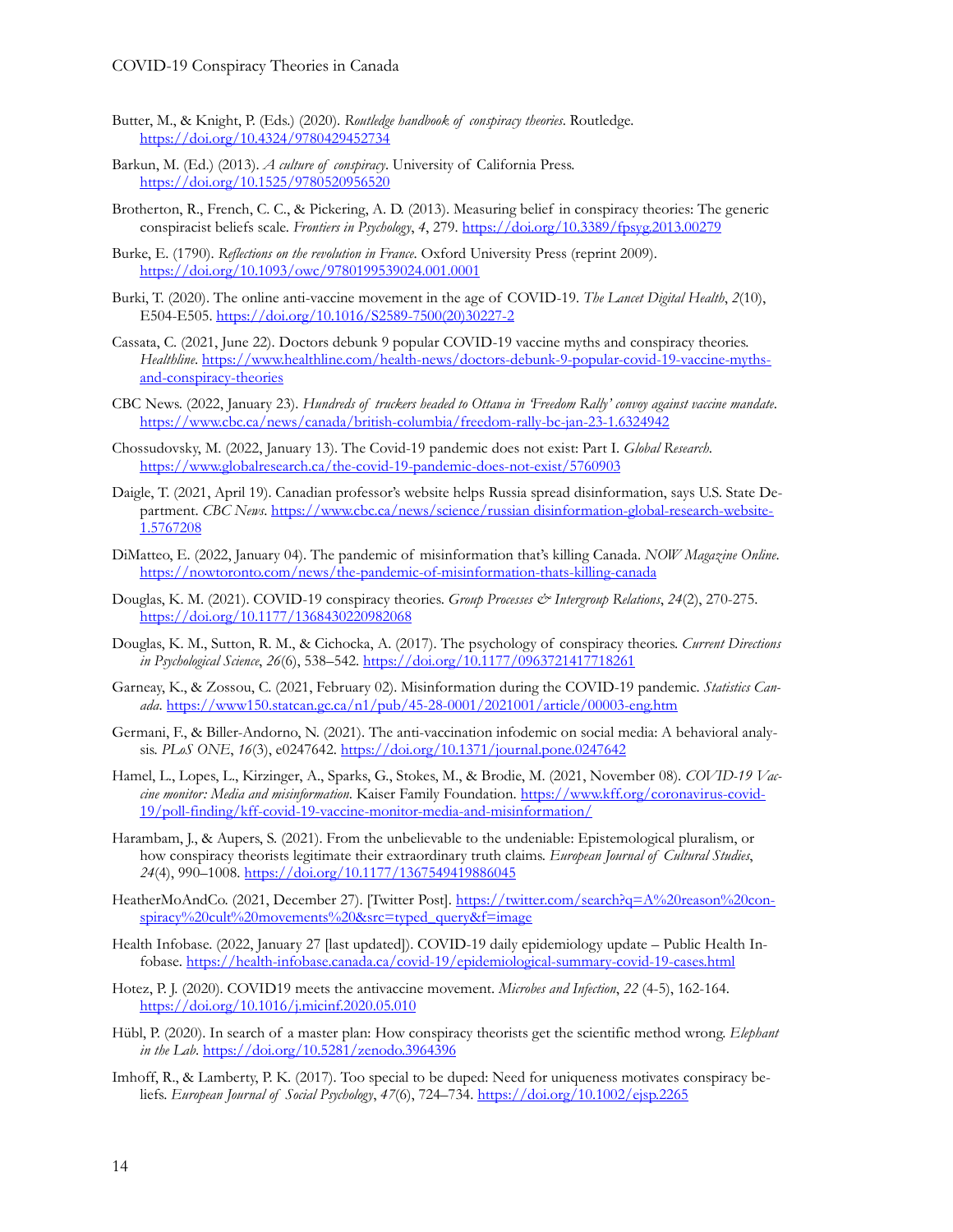Johns Hopkins University (2020)[. https://gisanddata.maps.arcgis.com/apps/dashboards](https://gisanddata.maps.arcgis.com/apps/dashboards)

- Kahneman, D., & Tversky, A. (1972). Probability: A judgment of representativeness. *Cognitive Psychology*, *3*(3), 430-454. [https://doi.org/10.1016/0010](https://doi.org/10.1016/0010-0285(72)90016-3)-0285(72)90016-3
- Kahneman, D., & Tversky, A. (1979). Prospect theory: An analysis of decisions under risk. *Econometrica*, *47*(2), 263–292. <https://doi.org/10.2307/1914185>
- Klepper, D., Amiri, F., & Dupuy, B. (2021, February 15). The superspreaders behind top COVID-19 conspiracy theories. *ABC News Network*[. https://abcnews.go.com/Health/wireStory/superspreaders](https://abcnews.go.com/Health/wireStory/superspreaders-top-covid-19-conspiracy-theories-75898559)-top-covid-19 [conspiracy-theories-](https://abcnews.go.com/Health/wireStory/superspreaders-top-covid-19-conspiracy-theories-75898559)75898559
- Mannan, K. A., & Farhana, K. M. (2020). Knowledge, attitude and acceptance of a COVID-19 vaccine: A global cross-sectional study. *International Research Journal of Business and Social Science*, *6*(4), 1-23. <https://doi.org/10.2139/ssrn.3763373>
- Miller, J. M., Saunders, K. L., & Farhart, C. E. (2016). Conspiracy endorsement as motivated reasoning: The moderating roles of political knowledge and trust. *American Journal of Political Science*, *60*(4), 824–844. <https://doi.org/10.1111/ajps.12234>
- Oxford Learner's Advanced Dictionary. (n.d.). Conspiracy theory. [https://www.oxfordlearnersdictionar](https://www.oxfordlearnersdictionaries.com/us/definition/english/conspiracy-theory?q=conspiracy+theory)[ies.com/us/definition/english/conspiracy-theory?q=conspiracy+theory](https://www.oxfordlearnersdictionaries.com/us/definition/english/conspiracy-theory?q=conspiracy+theory)
- Popper, K. (1945). *The open society and its enemies, Book II*. Routledge & Kegan Paul.
- Realchrissky. (2022). *About Chris.*<https://realchrissky.com/about>
- Robertson, D. G. (2015). *UFOs, conspiracy theories and the new age: Millennial conspiracism*. Bloomsbury Publishing. <https://doi.org/10.5040/9781474253239>
- Romano, A. (2020, November 18). Conspiracy theories, explained. *VoxMedia*. [https://www.vox.com/21558524/conspiracy](https://www.vox.com/21558524/conspiracy-theories-2020-qanon-covid-conspiracies-why)-theories-2020-qanon-covid-conspiracies-why
- Rutjens, B. T., van der Linden, S., & van der Lee, R. (2021). Science skepticism in times of COVID-19. *Group Processes & Intergroup Relations*, *24*(2) 276–283.<https://doi.org/10.1177/1368430220981415>
- Sky, C. (2022). *Truckers march and Trudeau*. [https://twit](https://twitter.com/search?q=%23justsayno&src=typed_query&f=top)[ter.com/search?q=%23justsayno&src=typed\\_query&f=top](https://twitter.com/search?q=%23justsayno&src=typed_query&f=top)
- Tollefson, J. (2021, February 04). Tracking QAnon: How Trump turned conspiracy-theory research upside down. *Nature*. [https://doi.org/10.1038/d41586](https://doi.org/10.1038/d41586-021-00257-y)-021-00257-y
- Tasker, J. P. (2022, January 29). Thousands opposed to COVID-19 rules converge on Parliament Hill. *CBC News*[. https://www.cbc.ca/news/politics/truck](https://www.cbc.ca/news/politics/truck-convoy-protest-some-key-players-1.6332312)-convoy-protest-some-key-players-1.6332312
- Travica, B. (2020a). *Informing view of organization: Strategic perspective*. IGI Global. [https://doi.org/10.4018/978](https://doi.org/10.4018/978-1-7998-2760-3)-1- [7998](https://doi.org/10.4018/978-1-7998-2760-3)-2760-3
- Travica, B. (2020b). Containment strategies for COVID-19 pandemic. *Human Health & Disease eJournal*, *4*(72). <https://doi.org/10.2139/ssrn.3604519>
- Uscinski, J. E. (Ed.) (2018). *Conspiracy theories and the people who believe them*. Oxford Scholarship Online. <https://doi.org/10.1093/oso/9780190844073.001.0001>
- Van Bavel, J., Baicker, K., Boggio, P. S., Capraro, V., Cichocka, A., Cikara, M., Crockett, M. J., Crum, A. J., Douglas, K. M., Druckman, J. N. Drury, J., Dube, O., Ellemers, N., Finkel, E. J., Fowler, J. H., Gelfand, M., Han, S., Haslam, S. A., Jetten, J., et al. (2020). Using social and behavioural science to support COVID-19 pandemic response. *Nature Human Behaviour*, *4*(5), 460–471. [https://doi.org/10.1038/s41562](https://doi.org/10.1038/s41562-020-0884-z)-020-0884-z
- Wikipedia. (n.d.a). *COVID-19 anti-lockdown protests in the United States*. [https://en.wikipedia.org/wiki/COVID](https://en.wikipedia.org/wiki/COVID-19_anti-lockdown_protests_in_the_United_States)-19 anti-lockdown protests in the United States
- Wikipedia. (n.d.b). *List of conspiracy theories*. [https://en.wikipedia.org/wiki/List\\_of\\_conspiracy\\_theories](https://en.wikipedia.org/wiki/List_of_conspiracy_theories)
- WHO. (2020, February 11). Naming the coronavirus disease (COVID-19) and the virus that causes it. [https://www.who.int/emergencies/diseases/novel](https://www.who.int/emergencies/diseases/novel-coronavirus-2019/technical-guidance/naming-the-coronavirus-disease-(covid-2019)-and-the-virus-that-causes-it)-coronavirus-2019/technical-guidance/naming-the[coronavirus](https://www.who.int/emergencies/diseases/novel-coronavirus-2019/technical-guidance/naming-the-coronavirus-disease-(covid-2019)-and-the-virus-that-causes-it)-disease-(covid-2019)-and-the-virus-that-causes-it